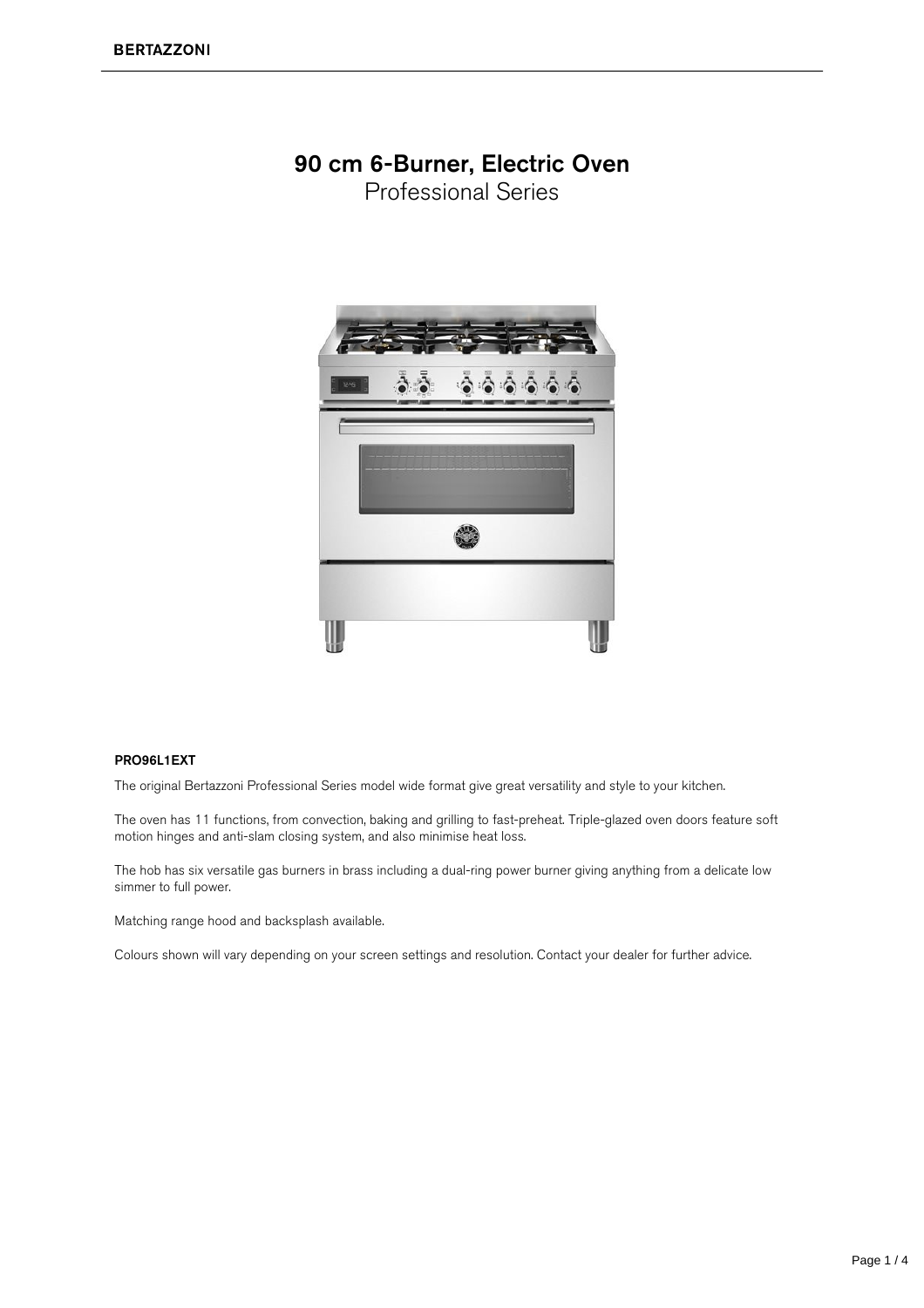## **Features**

| Worktop                |                                                                                                                                                           |
|------------------------|-----------------------------------------------------------------------------------------------------------------------------------------------------------|
| Size                   | 90 cm                                                                                                                                                     |
| Cooking zones          | 6                                                                                                                                                         |
| Number of gas zones    | 6                                                                                                                                                         |
| Worktop type           | gas                                                                                                                                                       |
| Worktop design         | stainless steel squared                                                                                                                                   |
| Worktop controls       | knobs                                                                                                                                                     |
| Knobs                  | metal coated                                                                                                                                              |
| Burners type and caps  | brass                                                                                                                                                     |
| Pan supports           | cast iron                                                                                                                                                 |
| Continous grating      | yes                                                                                                                                                       |
| Flame failure device   | yes                                                                                                                                                       |
| Ignition               | yes                                                                                                                                                       |
| Upstand                | yes                                                                                                                                                       |
| Wok adapter            | yes                                                                                                                                                       |
| Simmer ring            | yes                                                                                                                                                       |
| <b>Cooking zones</b>   |                                                                                                                                                           |
| Dual wok               | 0.48 kW - 5 kW                                                                                                                                            |
| Semi-rapid             | 0.60 kW - 1.75 kW (3)                                                                                                                                     |
| Auxiliary              | $0.48$ kW - 1 kW $(1)$                                                                                                                                    |
| Oven cavity            |                                                                                                                                                           |
| Oven configuration     | single                                                                                                                                                    |
| Oven fuel              | electric                                                                                                                                                  |
| Oven type              | electric multifunction                                                                                                                                    |
| Oven grill type        | electric                                                                                                                                                  |
| Cooking modes          | bake / bottom bake / convection / convection bake / convection grill / defrosting /<br>dehydrate / fast preheat / grill / oven light / pizza / upper bake |
| Net oven volume        | 1031                                                                                                                                                      |
| Oven convection system | single with ring heating element                                                                                                                          |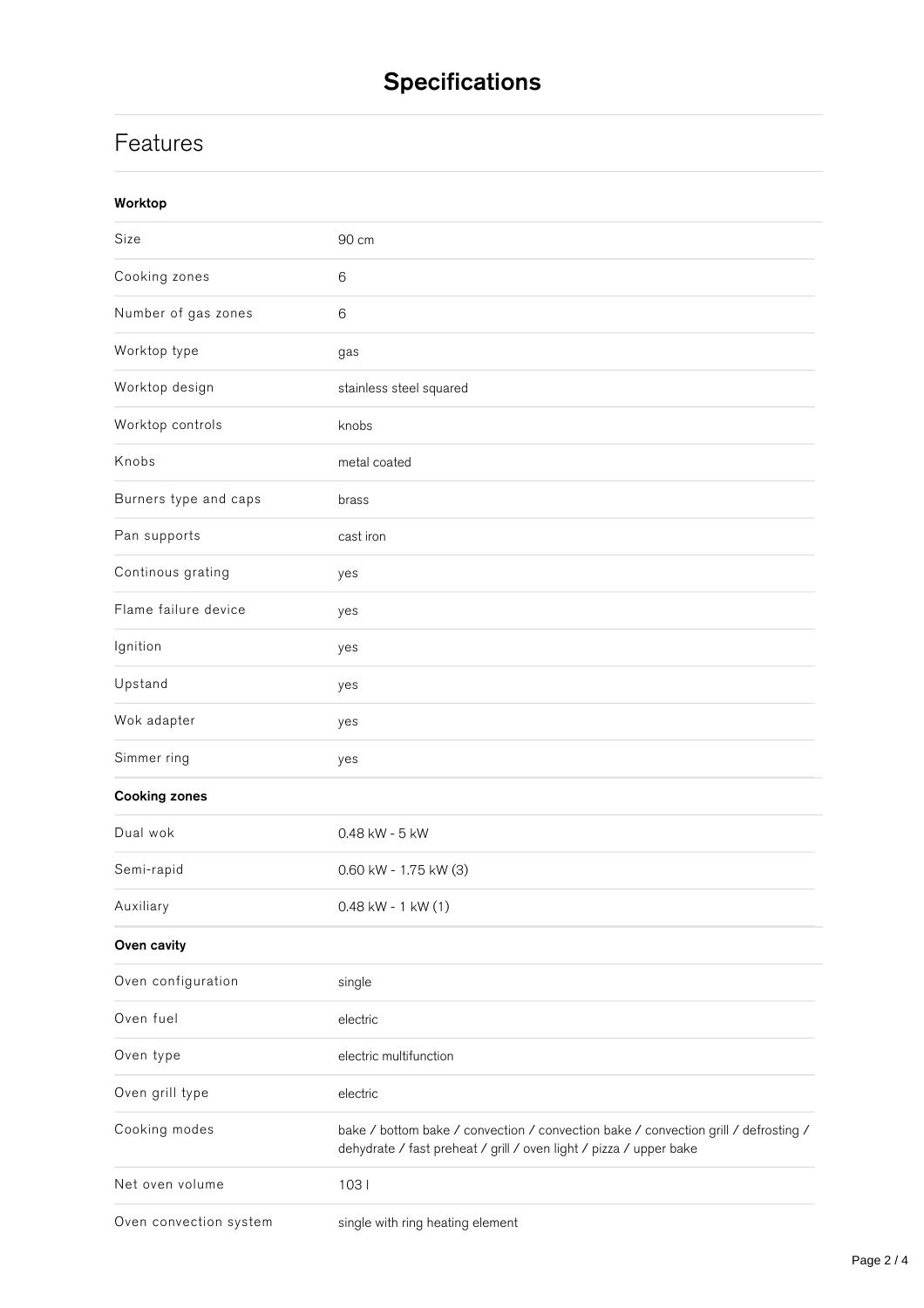| Oven energy rating              | Α                                |
|---------------------------------|----------------------------------|
| Oven controls                   | knobs / touch digital programmer |
| Inner oven door                 | triple                           |
| Removable inner glass           | yes                              |
| Cooling fan                     | yes                              |
| Oven levels                     | $\overline{4}$                   |
| Timer                           | touch digital programmer         |
| Food probe                      | yes                              |
| Oven door closing               | anti-slam system                 |
| Sliding shelves                 | 1 standard                       |
| Wire-shelves                    | 2 heavy gauge chromed            |
| Tray                            | 1 enamelled                      |
| Grill trivet for tray           | yes                              |
| Oven lights                     | double                           |
| <b>Bottom</b>                   |                                  |
| Storage compartment             | drawer                           |
| Legs                            | stainless steel                  |
| <b>Technical specifications</b> |                                  |
| Energy class                    | Α                                |
| Voltage and frequency           | 220/240 V - 50/60 Hz - 16 A      |
| Absorbed power (W)              | 3500W                            |

 $\omega$  convection tem ingle with ring heating  $\omega$